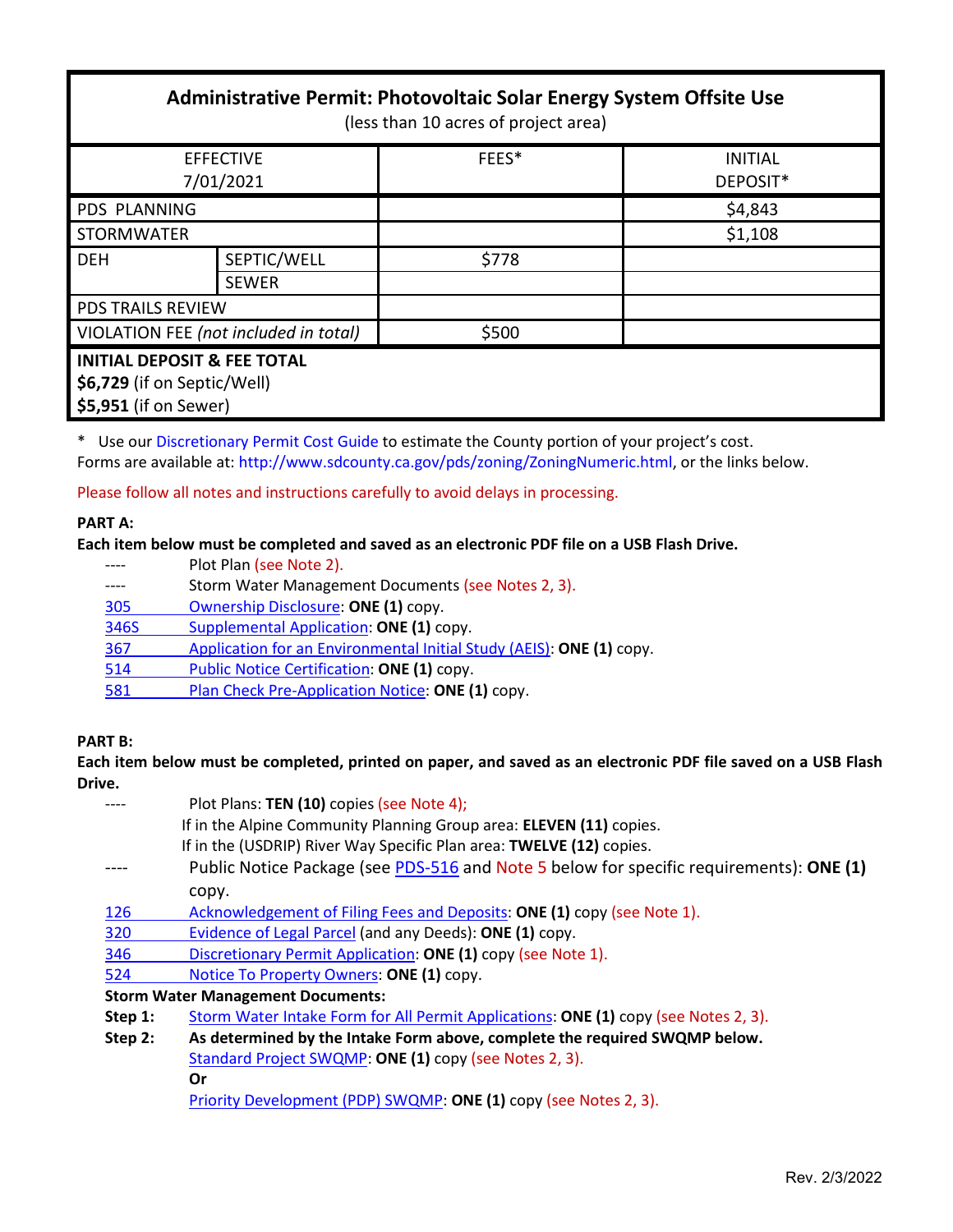# **PART C:**

**All items below are for your information. Please do not bring in these items.**

- 090 [Minimum Plot Plan Information](http://www.sdcounty.ca.gov/pds/docs/pds090.pdf)
- 209 [Defense and Indemnification Agreement FAQs](https://www.sandiegocounty.gov/content/dam/sdc/pds/zoning/formfields/PDS-PLN-209.pdf)
- 315 [FAQ'S for a Solar Energy System](https://www.sandiegocounty.gov/content/dam/sdc/pds/zoning/formfields/PDS-PLN-315.pdf)
- 316 [Applicant's Guide for a Solar Energy System](https://www.sandiegocounty.gov/content/dam/sdc/pds/zoning/formfields/PDS-PLN-316.pdf)
- [515 Public Notice Procedure](https://www.sandiegocounty.gov/content/dam/sdc/pds/zoning/formfields/PDS-PLN-515.pdf)
- [516 Public Notice Applicant's Guide](https://www.sandiegocounty.gov/content/dam/sdc/pds/zoning/formfields/PDS-PLN-516.pdf)

[Policy G-3: Determination of Legal Parcel](http://www.sdcounty.ca.gov/pds/zoning/formfields/POLICY-G-3.pdf)

### **NOTES:**

### 1. **IMPORTANT:**

A Registered Property Owner **MUST SUBMIT** a **Signed Letter of Authorization** for an Agent if; An Authorized Agent signs the PDS-346 form and is not the registered owner of the parcel.

Or, the parcel is owned by two or more registered owners.

Or, not all of the registered owners are signing the PDS-346 form.

Or, the Authorized Agent is not the Financially Responsible Party.

Or, the parcel is owned by a Corporation.

### **ADDITIONALLY:**

Financially Responsible Party **MUST SIGN** form PDS-126.

Financially Responsible Party **INFORMATION MUST MATCH EXACTLY** on form PDS-126 Authorized Agent **may sign** form PDS-346 **ONLY IF ATTACHED** to a **Signed Letter of Authorization.**

- 2. Save each complete Study, Report, Plot Plan, Map, etc., as an electronic PDF file onto ONE (1) USB Flash Drive. Provide only ONE (1) USB Flash Drive. Submit only the requested files. Files CANNOT have any security restrictions or passwords. Please name each PDF file on the USB Flash Drive based on the "Title or Type" of document being submitted (examples: Plot Plan, Resource Protection Study, Grading Plan). Please note: the USB Flash Drive will not be returned.
- 3. The Storm Water Intake Form determines whether a project requires a Standard SWQMP or Priority Development Project (PDP) SWQMP. These forms and documents must be submitted on paper and as PDF files on the USB Flash Drive and have all required signatures.
- 4. Plot Plans, Elevation Drawings (Manufacturers specifications may be substituted for elevations), etc. (must be at least 11" x 17") are to be stapled together in sets and folded to 8½" x 11" with the lower right-hand corner exposed.
- 5. Notice of the application shall be given to all property owners within 500' (feet) from the applicant's property and a minimum of 20 different owners. For example, if 20 different property owners cannot be found within a 500' radius, the notice area shall be expanded until 20 property owners are available for notification. See table on the next page for more details.